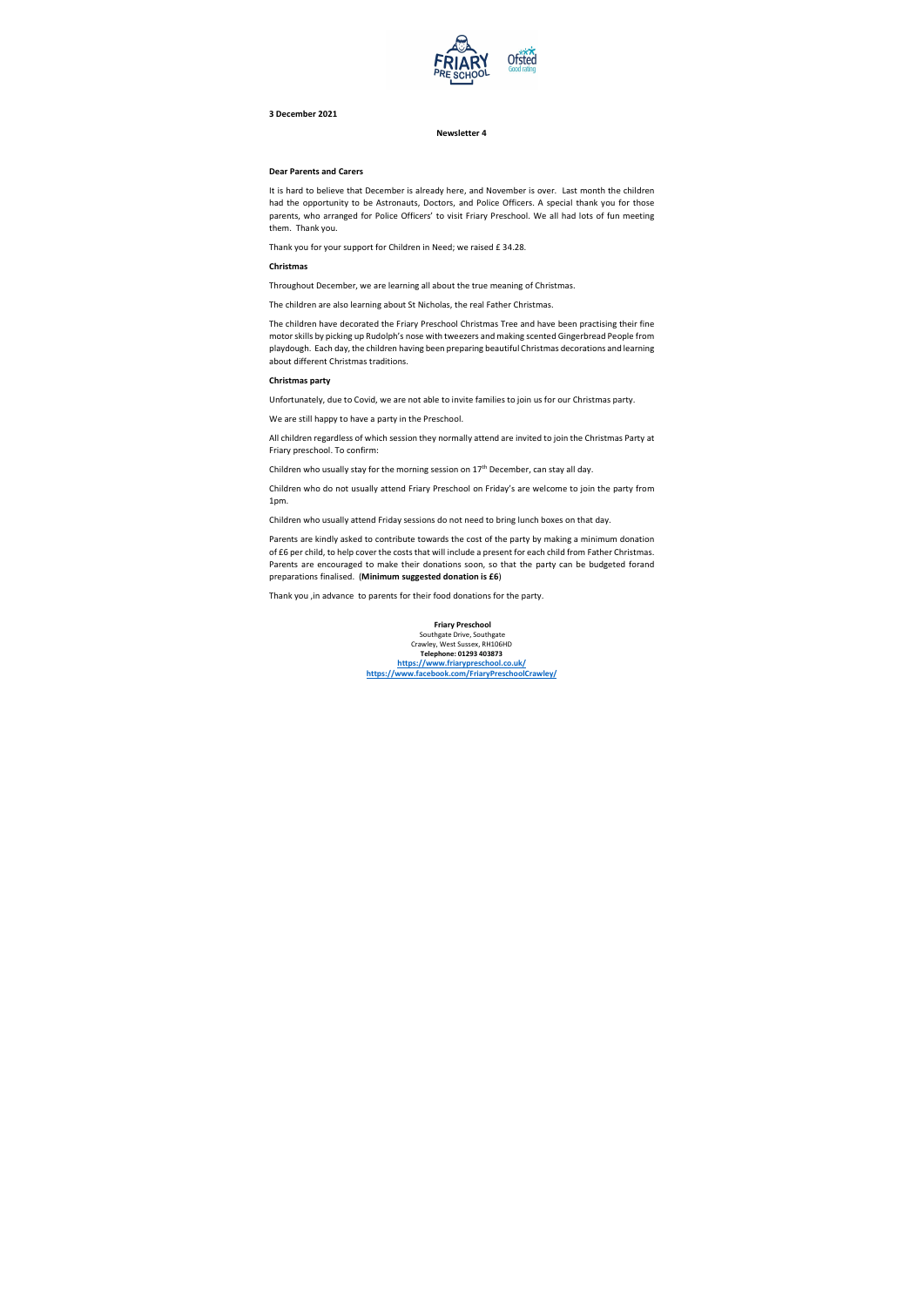

The children have prepared a short performance, which will be recorded.

On the 17<sup>th of</sup> December, the children will perform the performance outside the Preschool in the playground and parents are warmly invited to attend.

#### **Shoelaces**

As a part of your children's preparation and transition to primary school, we encourage the children to put on coats and shoes independently. However, please do not send your child to Preschool in shoes with shoelaces if they are not yet able to tie their own laces

Parents and Carers, please do encourage and practice with your child at home putting on a coat and zipping it up.

## **Wipes**

It would be helpful if Parents and Carers could include wipes in your child's backpack (even when they are not using nappies), which are very helpful in case of a toilet accident.

## **Covid 19 / Omicron**

Since the last Newsletter, Friary Preschool is not aware of any of our children or the Preschool team who have tested positive for Covid 19. To help make sure we are all safe and minimise the risk of transition, we continue to fog Friary Preschool daily and clean the toys using detergents.

As a reminder if your child is identified as having close contact with a positive case:

*As of 29 November, if a child is identified as having had close contact with a suspected or confirmed case of the Omicron variant of Covid-19, their parent or carer will be contacted directly and informed that the child is required to self-isolate immediately and asked to book a PCR test.*

*Under 18s who have been identified as being in close contact with someone who had tested positive for Covid, but not the Omicron variant, will be contacted by NHS Test and Trace and advised to take a PCR test (though this is not a legal requirement). They will not need to self-isolate unless they later receive a positive test result or develop Covid symptoms. For under-fives, a PCR test will only be advised if the positive Covid case is a member of their own household.*

#### **Tapestry and Facebook**

Please do check Tapestry regularly where you will find your child's observations and all Friary Preschool news.

We are also updating our Facebook page with photos related our weekly topic.

**Friary Preschool** Southgate Drive, Southgate Crawley, West Sussex, RH106HD **Telephone: 01293 403873 https://www.friarypreschool.co.uk/ https://www.facebook.com/FriaryPreschoolCrawley/**